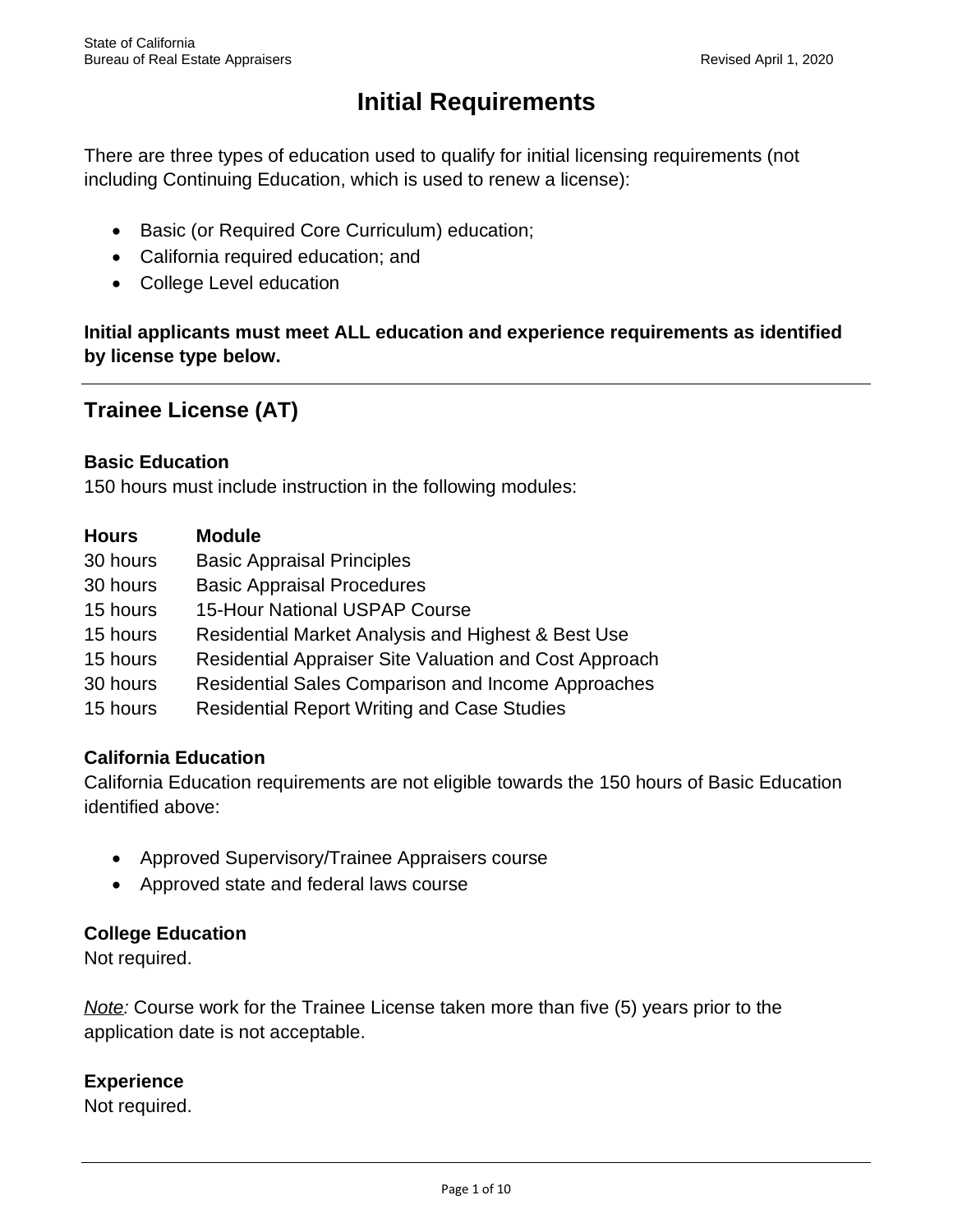# **Residential License (AL)**

## **Basic Education**

150 hours must include instruction in the following modules:

| <b>Module</b> |
|---------------|
|               |

- 30 hours Basic Appraisal Principles
- 30 hours Basic Appraisal Procedures
- 15 hours 15-Hour National USPAP Course
- 15 hours Residential Market Analysis and Highest & Best Use
- 15 hours Residential Appraiser Site Valuation and Cost Approach
- 30 hours Residential Sales Comparison and Income Approaches
- 15 hours Residential Report Writing and Case Studies

## **California Education**

 California Education requirements are not eligible towards the 150 hours of Basic Education identified above:

• Approved state and federal laws course

## **College Education**

Not required.

## **Experience**

1,000 hours of experience completed in no less than 6 months.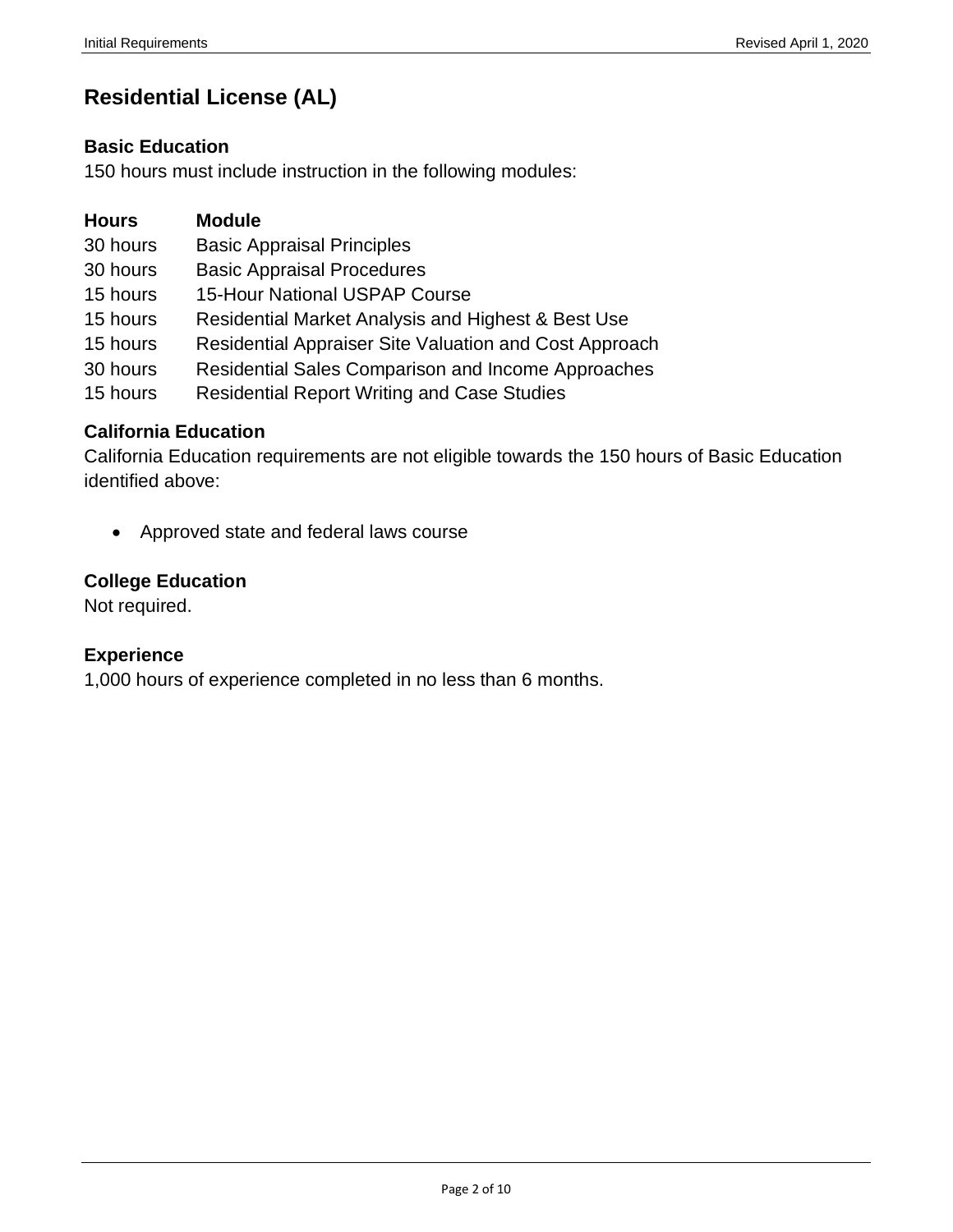# **Certified Residential (AR)**

## **Basic Education**

200 hours must include instruction in the following modules:

| <b>Hours</b> | <b>Module</b>                                                                                                                              |  |
|--------------|--------------------------------------------------------------------------------------------------------------------------------------------|--|
| 30 hours     | <b>Basic Appraisal Principles</b>                                                                                                          |  |
| 30 hours     | <b>Basic Appraisal Procedures</b>                                                                                                          |  |
| 15 hours     | <b>15-Hour National USPAP Course</b>                                                                                                       |  |
| 15 hours     | Residential Market Analysis and Highest & Best Use                                                                                         |  |
| 15 hours     | Residential Appraiser Site Valuation and Cost Approach                                                                                     |  |
| 30 hours     | <b>Residential Sales Comparison and Income Approaches</b>                                                                                  |  |
| 15 hours     | <b>Residential Report Writing and Case Studies</b>                                                                                         |  |
| 15 hours     | Statistics, Modeling and Finance                                                                                                           |  |
| 15 hours     | Advanced Residential Applications and Case Studies                                                                                         |  |
| 20 hours     | Appraisal Subject Matter Electives. May include hours over the minimum<br>requirement in the above modules or in modules not listed above. |  |

# **California Education**

 California Education requirements are not eligible towards the 200 hours of Basic Education identified above:

• Approved state and federal laws course

# **College Education**

Must meet one of the college level education options**\*** listed on page 4.

# **Experience**

1,500 hours of experience completed in no less than 12 months.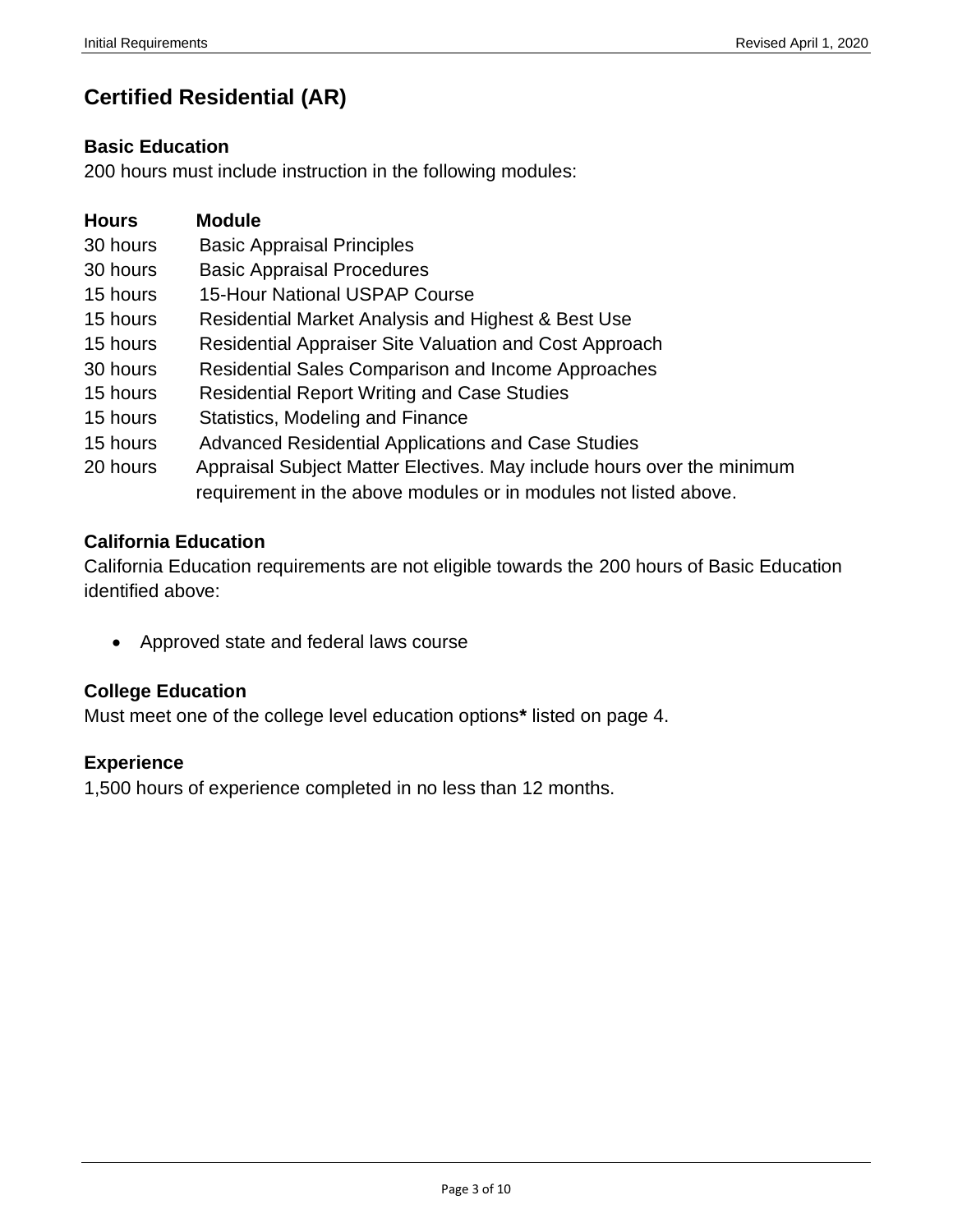| $\ast$    | <b>College Level Education Options for Certified Residential</b>                              |  |  |  |  |  |
|-----------|-----------------------------------------------------------------------------------------------|--|--|--|--|--|
| Option #1 | Bachelor's degree from an accredited college or university in any field of study              |  |  |  |  |  |
| Option #2 | Associate degree from an accredited college or university in a field of study related to:     |  |  |  |  |  |
|           | Business Administration, Accounting, Finance, Economics; or Real Estate                       |  |  |  |  |  |
| Option #3 | Successful completion of 30 semester units of college-level courses from an accredited        |  |  |  |  |  |
|           | college or university that cover each of the following specific topic areas and are at least  |  |  |  |  |  |
|           | 3 units each:                                                                                 |  |  |  |  |  |
|           | (1) English Composition; (2) Microeconomics; (3) Macroeconomics; (4) Finance; (5)             |  |  |  |  |  |
|           | Algebra, Geometry or Higher Math; (6) Statistics; (7) Computer Science; (8) Business          |  |  |  |  |  |
|           | Law or Real Estate Law; (9)(10) Two elective courses in any of the above topics, or in:       |  |  |  |  |  |
|           | Accounting, Geography, Agricultural Economics, Business Management, or Real Estate            |  |  |  |  |  |
| Option #4 | Successful completion of at least 30 semester units of College Level Examination              |  |  |  |  |  |
|           | Program® (CLEP®) examinations that cover each of the specific topic areas in Option           |  |  |  |  |  |
|           | #3 (see Equivalency Table below**)                                                            |  |  |  |  |  |
| Option #5 | Any combination of Option #3 and Option #4 that includes all of the topics identified in      |  |  |  |  |  |
|           | Option #3.                                                                                    |  |  |  |  |  |
| Option #6 | No college-level education required. This option applies only to appraisers who have          |  |  |  |  |  |
|           | held a Licensed Residential credential for a minimum of five (5) years and have no            |  |  |  |  |  |
|           | record of any adverse, final and non-appealable disciplinary action affecting the             |  |  |  |  |  |
|           | Licensed Residential appraiser's legal eligibility to engage in the appraisal practice within |  |  |  |  |  |
|           | the five (5) years immediately preceding the date the application is received for a           |  |  |  |  |  |
|           | Certified Residential credential.                                                             |  |  |  |  |  |

| **<br><b>College Level Examination Program® (CLEP®) Equivalency Table</b> |                                               |                                          |  |  |  |  |
|---------------------------------------------------------------------------|-----------------------------------------------|------------------------------------------|--|--|--|--|
| <b>CLEP® Exams</b>                                                        | <b>CLEP® Semester</b><br><b>Units Granted</b> | <b>Applicable College Courses</b>        |  |  |  |  |
| College Algebra                                                           | 3                                             | Algebra, Geometry, Statistics, or higher |  |  |  |  |
|                                                                           |                                               | mathematics                              |  |  |  |  |
| <b>College Composition</b>                                                | 6                                             | <b>English Composition</b>               |  |  |  |  |
| <b>College Composition Modular</b>                                        | 3                                             | <b>English Composition</b>               |  |  |  |  |
| <b>College Mathematics</b>                                                | 6                                             | Algebra, Geometry, Statistics, or higher |  |  |  |  |
|                                                                           |                                               | mathematics                              |  |  |  |  |
| <b>Principles of Macroeconomics</b>                                       | 3                                             | Macroeconomics or Finance                |  |  |  |  |
| Principles of Microeconomics                                              | 3                                             | Microeconomics or Finance                |  |  |  |  |
| <b>Introductory Business Law</b>                                          | 3                                             | <b>Business Law or Real Estate Law</b>   |  |  |  |  |
| <b>Computer Science</b>                                                   | 3                                             | <b>Information Systems</b>               |  |  |  |  |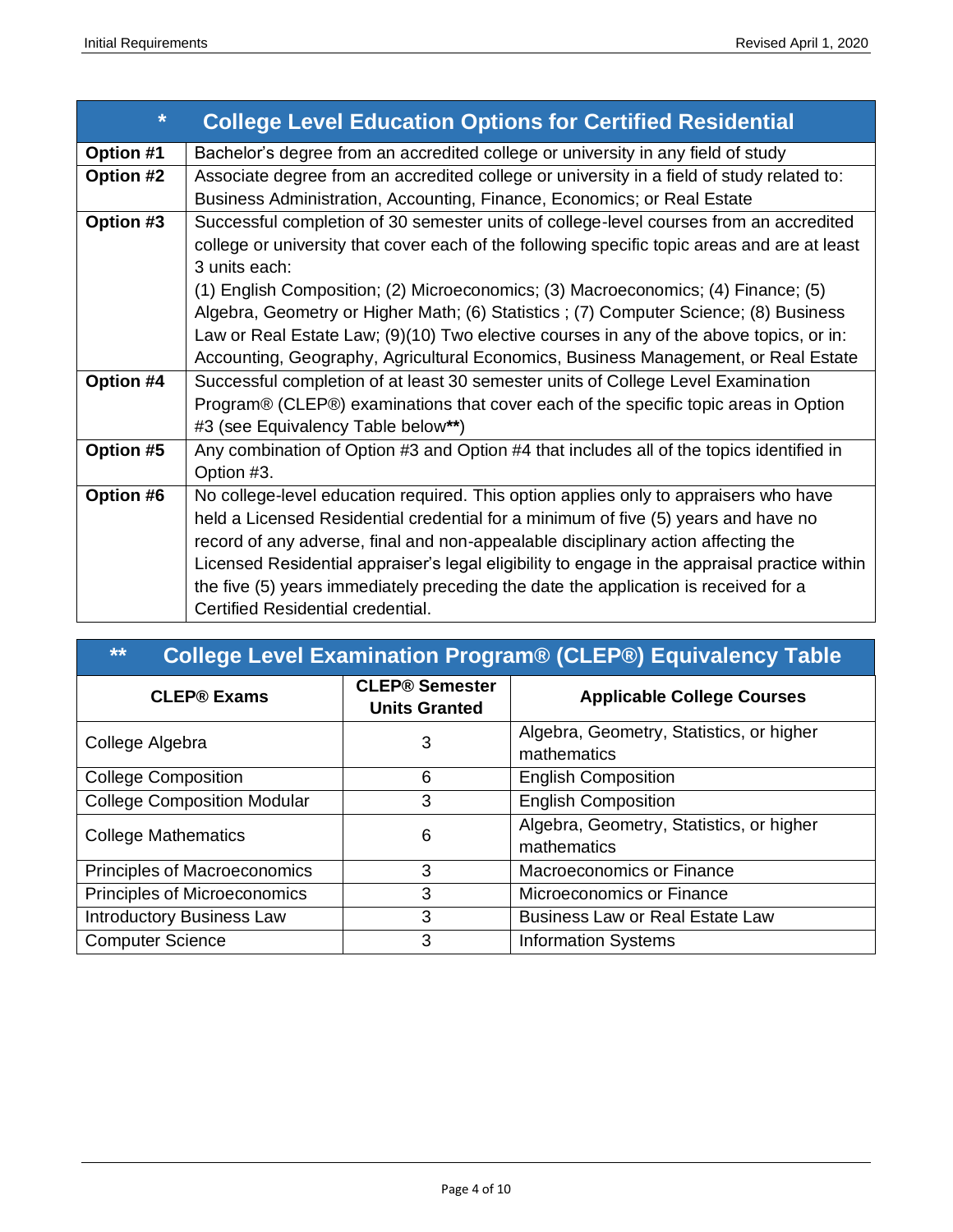# **Certified General License (AG)**

## **Basic Education**

300 must include instruction in the following modules:

| <b>Hours</b> | <b>Module</b>                                                          |
|--------------|------------------------------------------------------------------------|
| 30 hours     | <b>Basic Appraisal Principles</b>                                      |
| 30 hours     | <b>Basic Appraisal Procedures</b>                                      |
| 15 hours     | <b>15-Hour National USPAP Course</b>                                   |
| 30 hours     | General Appraiser Market Analysis and Highest & Best Use               |
| 15 hours     | Statistics, Modeling and Finance                                       |
| 30 hours     | General Appraiser Sales Comparison Approach                            |
| 30 hours     | General Appraiser Site Valuation and Cost Approach                     |
| 60 hours     | General Appraiser Income Approach                                      |
| 30 hours     | <b>General Appraiser Report Writing and Case Studies</b>               |
| 30 hours     | Appraisal Subject Matter Electives. May include hours over the minimum |
|              | requirement in the above modules or in modules not listed above.       |

# **California Education**

 California Education requirements are not eligible towards the 300 hours of Basic Education identified above:

• Approved state and federal laws course

# **College Education**

Bachelor's degree or higher from an accredited college or university.

#### **Experience**

 3,000 hours of experience completed in no less than 18 months. At least 1,500 hours must be experience in non-residential properties.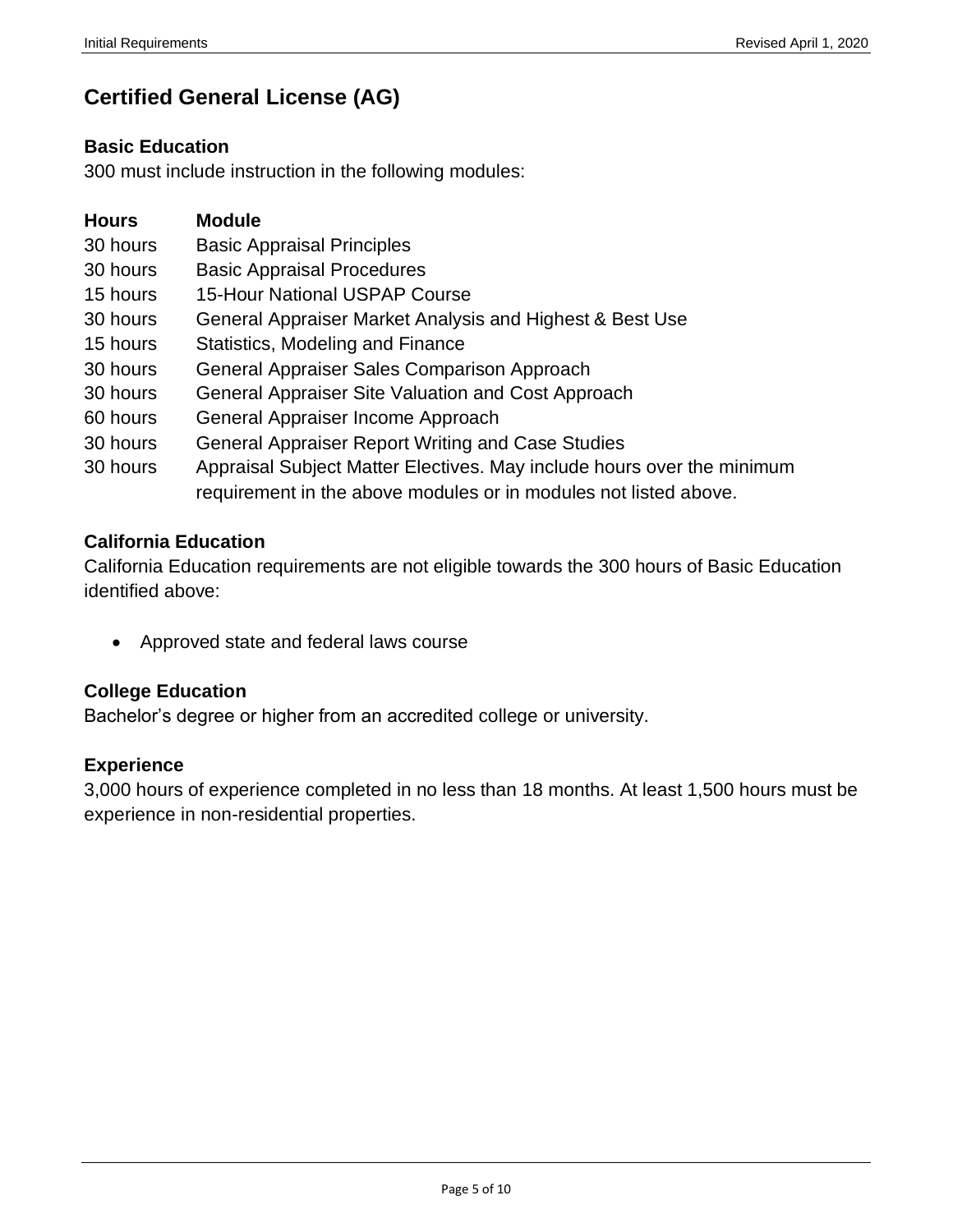# **Basic Education Module Requirements**

 A module is a subject matter area and not necessarily the name of the course. A course may consist of one or two complete modules or portions of several different modules. The following is a list of modules that are required for each license level.

| <b>Minimum</b><br><b>Hours</b> | <b>Basic Education Modules</b>                                                                                                               | <b>Trainee &amp;</b><br><b>Residential</b> | <b>Certified</b><br><b>Residential</b> | <b>Certified</b><br><b>General</b> |
|--------------------------------|----------------------------------------------------------------------------------------------------------------------------------------------|--------------------------------------------|----------------------------------------|------------------------------------|
| 30                             | <b>Basic Appraisal Principles</b>                                                                                                            | X                                          | X                                      | X                                  |
| 30                             | <b>Basic Appraisal Procedures</b>                                                                                                            | $\mathsf{X}$                               | X                                      | X                                  |
| 15                             | <b>15-Hour National USPAP Course</b>                                                                                                         | X                                          | $\mathsf{X}$                           | X                                  |
| 15                             | Residential Market Analysis and<br>Highest & Best Use                                                                                        | X                                          | X                                      |                                    |
| 15                             | <b>Residential Appraiser Site Valuation</b><br>and Cost Approach                                                                             | X                                          | $\sf X$                                |                                    |
| 30                             | Residential Sales Comparison and<br>Income Approach                                                                                          | X                                          | $\sf X$                                |                                    |
| 15                             | <b>Residential Report Writing and Case</b><br><b>Studies</b>                                                                                 | X                                          | $\mathsf{X}$                           |                                    |
| 15                             | Advanced Residential Applications and<br><b>Case Studies</b>                                                                                 |                                            | X                                      |                                    |
| 15                             | Statistics, Modeling and Finance                                                                                                             |                                            | $\mathsf{X}$                           | X                                  |
| 30                             | General Appraiser Market Analysis and<br><b>Highest &amp; Best Use</b>                                                                       |                                            |                                        | X                                  |
| 30                             | General Appraiser Report Writing and<br><b>Case Studies</b>                                                                                  |                                            |                                        | X                                  |
| 30                             | General Appraiser Income Approach                                                                                                            |                                            |                                        | $\sf X$                            |
|                                | Appraiser Subject Matter Electives.<br>May include hours over the minimum<br>requirement in the above modules or in<br>modules not required. |                                            | 20 Hours                               | 30 Hours                           |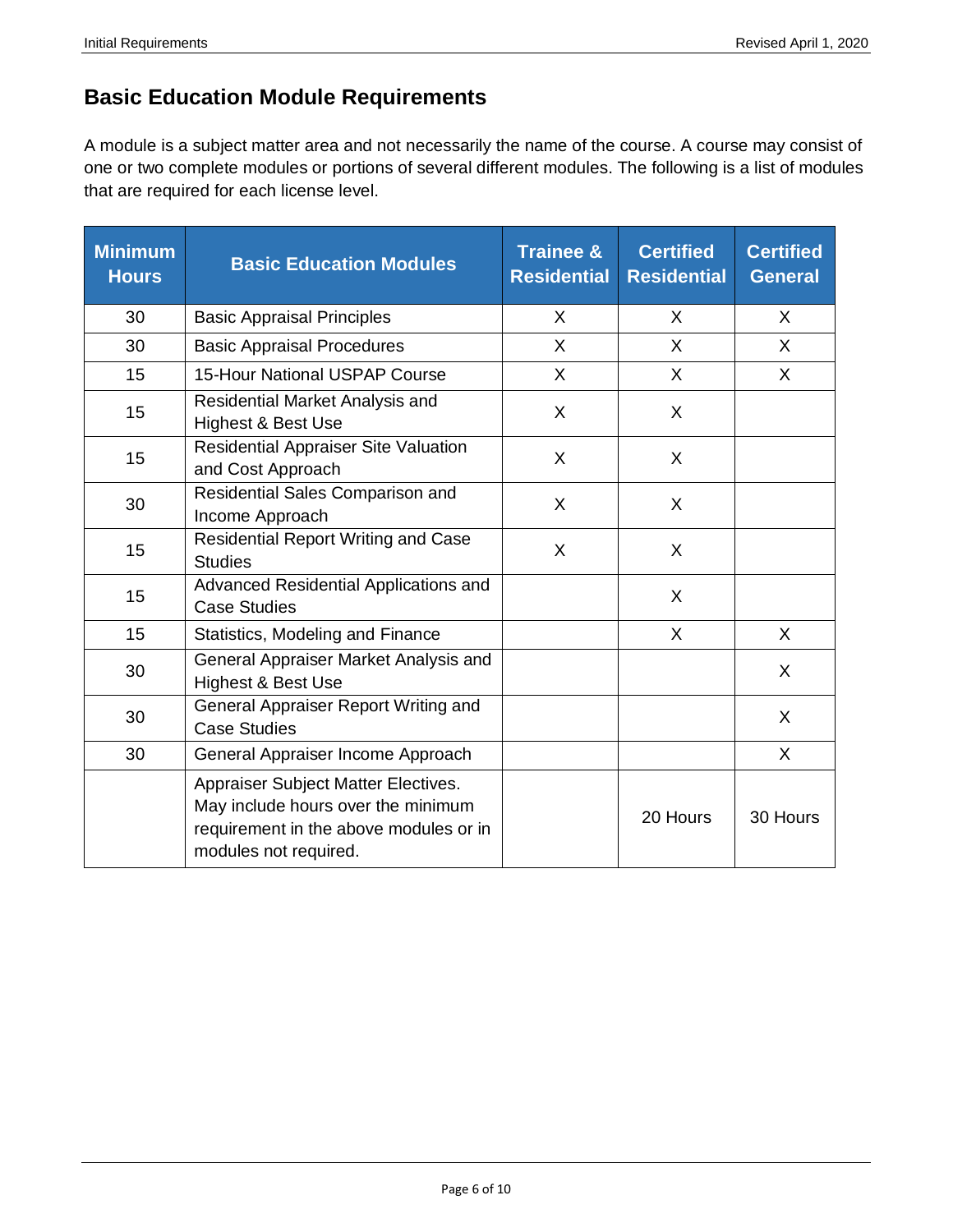# **Basic Education Modules and Subtopics**

 The following are the subtopics for each module. Not all module subtopics are required for credit of a module. Courses may contain one module or parts of one or more modules.

## **Basic Appraisal Principles (30 hours required at all levels)**

- A. Real Property Concepts and Characteristics
	- Basic Real Property Concepts
	- Real Property Characteristics
	- Legal Description
- B. Legal Consideration
	- Forms of Ownership
	- Public and Private Controls
	- Real Estate Contracts
	- Leases
- C. Influences on Real Values
	- Governmental
	- Economic
	- Social
	- Environmental, Geographic and Physical
- D. Types of Value
	- Market Value
	- Other Value Types
- E. Economic Principles
	- Classical Economic Principles
	- Application and Illustrations of the Economic Principles
- F. Overview of Real Estate Markets and Analysis
	- Market Fundamentals, Characteristics and Definitions
	- Supply Analysis
	- Demand Analysis
	- Use of Market Analysis
- G. Ethics and How They Apply in Appraisal Theory and Practice

## **Basic Appraisal Procedures (30 hours required at all levels)**

- A. Overview to Approaches to Value
- B. Valuation Procedures
	- Defining the Problem
	- Collecting and Selecting Data
	- Analyzing
	- Reconciling and Final Value Opinion
	- Communicating the Appraisal
- C. Property Description
	- Geographical Characteristics of the Land/Site
	- Geologic Characteristics of the Land/Site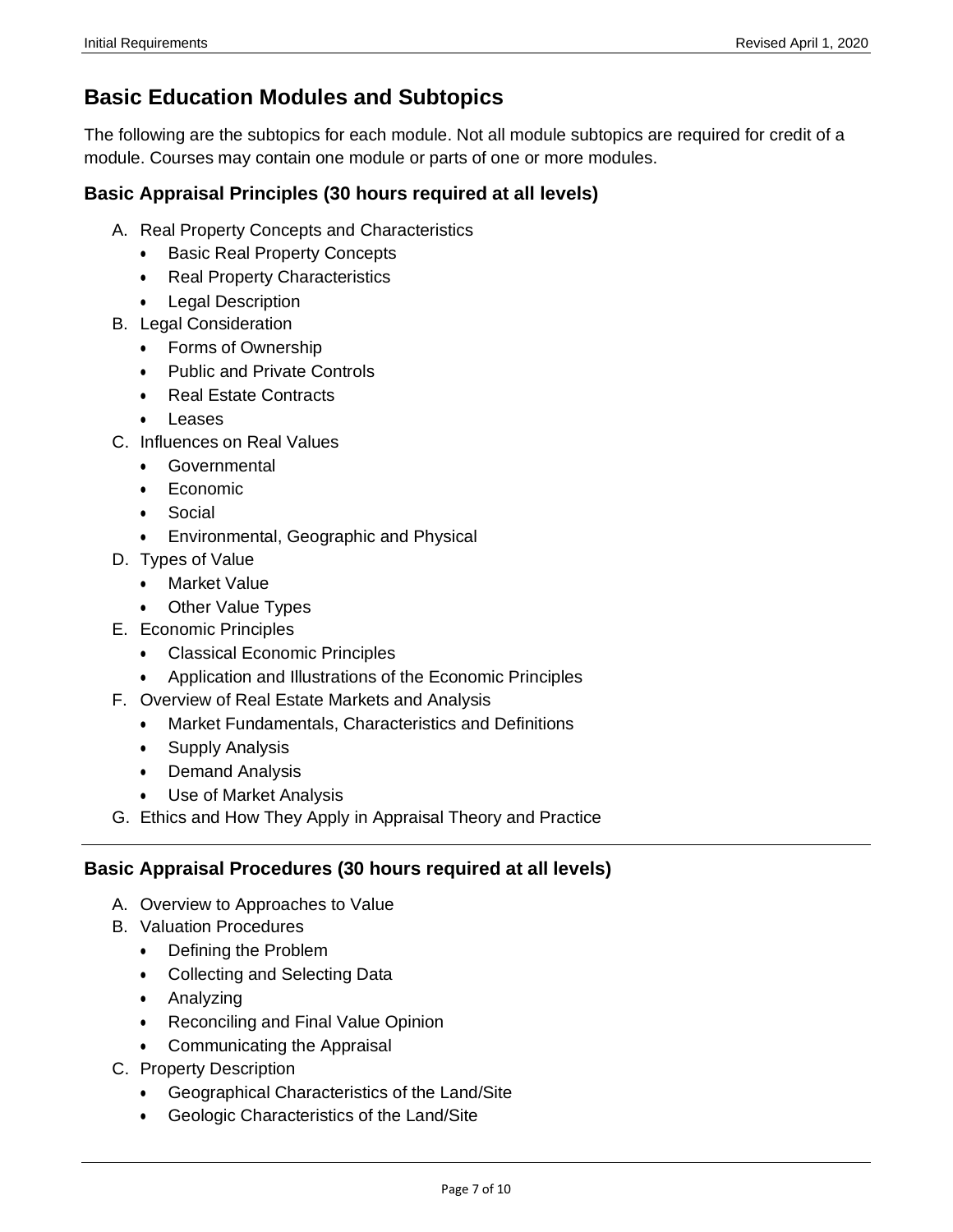- Location and Neighborhood Characteristics
- Land/Site Considerations for Highest & Best Use
- Improvements Architectural Styles and Types of Construction
- D. Residential Applications

## **The 15Hour National USPAP Course or Its Equivalent (required at all levels)**

## **Residential Market Analysis and Highest & Best Use (15 hours required at AT, AL & AR levels)**

- A. Residential Markets and Analysis
	- Market Fundamentals, Characteristics and Definitions
	- Supply Analysis
	- Demand Analysis
	- Use of Market Analysis
- B. Highest and Best Use
	- Test Constraints
	- Application of Highest and Best Use
	- Special Considerations
	- Market Analysis
	- Case Studies

# **Residential Appraiser Site Valuation and Cost Approach (15 hours required at AT, AL & AR levels)**

- A. Site Valuation
	- Methods
	- Case Studies
- B. Cost Approach
	- Concepts and Definitions
	- Replacement/Reproduction Cost New
	- Accrued Depreciation
	- Methods of Estimating Accrued Depreciation
	- Case Studies2015 Basic Education Requirement

# **Residential Sales Comparison and Income Approaches (30 hours required at AT, AL & AR levels)**

- A. Valuation Principles & Procedures Sales Comparison Approach
- B. Valuation Principles & Procedures Income Approach
- C. Finance and Cash Equivalency
- D. Financial Calculator Introduction
- E. Identification, Derivation and Measurement of Adjustments
- F. Gross Rent Multipliers
- G. Partial Interests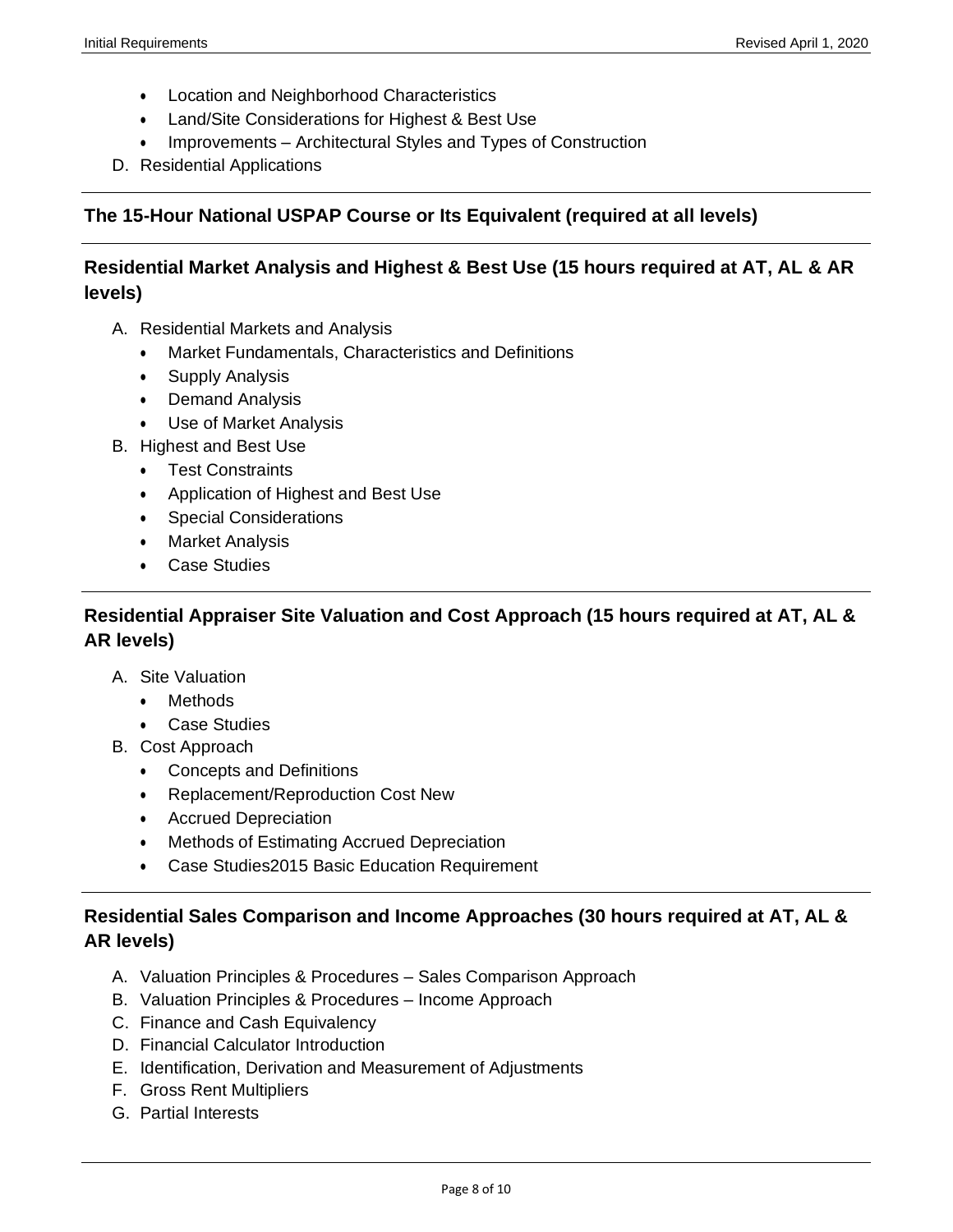- H. Reconciliation
- I. Case Studies and Applications

#### **Residential Report Writing and Case Studies (15 hours required at AT, AL & AR levels)**

- A. Writing and Reasoning Skills
- B. Common Writing Problems
- C. Form Reports
- D. Report Options and USPAP Compliance
- E. Case Studies

#### **Statistics, Modeling and Finance (15 hours required at AR & AG levels)**

- A. Statistics
- B. Valuation Models (AVM's and Mass Appraisal)
- C. Real Estate Finance

#### **Advanced Residential Applications and Case Studies (15 hours required at AR level)**

- A. Complex Property, Ownership and Market Conditions
- B. Deriving and Supporting Adjustments
- C. Residential Market Analysis
- D. Advanced Case Studies

## **General Appraiser Market Analysis and Highest & Best Use (30 hours required at AG level)**

- A. Real Estate Markets Analysis
	- Market Fundamentals, Characteristics and Definitions
	- Supply Analysis
	- Demand Analysis
	- Use of Market Analysis
- B. Highest and Best Use
	- Test Constraints
	- Application of Highest and Best Use
	- Special Considerations
	- Market Analysis
	- Case Studies

#### **General Appraiser Sales Comparison approach (30 hours required at AG level)**

- A. Value Principles
- B. Procedures
- C. Identification and Measurement of Adjustments
- D. Reconciliation
- E. Case Studies